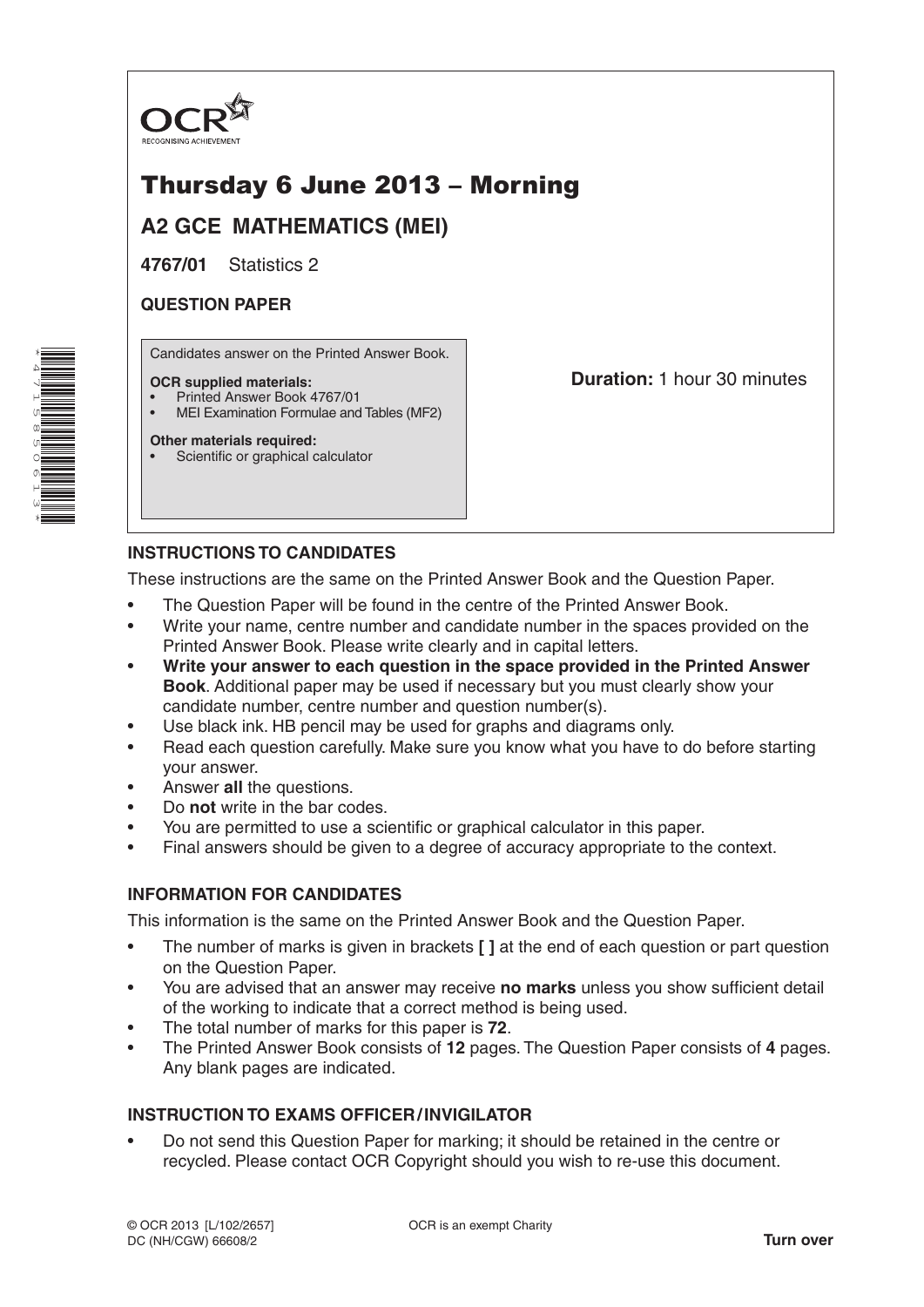**1**  Salbutamol is a drug used to improve lung function. In a medical trial, a random sample of 60 people with impaired lung function was selected. The forced expiratory volume in one second (FEV1) was measured for each person, both before being given salbutamol and again after a two-week course of the drug. The variables *x* and *y*, measured in suitable units, represent FEV1 before and after the two-week course respectively. The data are illustrated in the scatter diagram below, together with the summary statistics for these data.



Summary statistics:

$$
n = 60
$$
,  $\Sigma x = 43.62$ ,  $\Sigma y = 55.15$ ,  $\Sigma x^2 = 32.68$ ,  $\Sigma y^2 = 51.44$ ,  $\Sigma xy = 40.66$ 

- **(i)** Calculate the sample product moment correlation coefficient. **[5]**
- **(ii)** Carry out a hypothesis test at the 5% significance level to investigate whether there is positive correlation between FEV1 before and after the course. **[6]**
- **(iii)** State the distributional assumption which is necessary for this test to be valid. State, with a reason, whether the assumption appears to be valid. **[2] [2]**
- **(iv)** Explain the meaning of the term 'significance level'. **[2]**
- **(v)** Calculate the values of the summary statistics if the data point  $x = 0.55$ ,  $y = 1.00$  had been incorrectly recorded as  $x = 1.00$ ,  $y = 0.55$ . [3]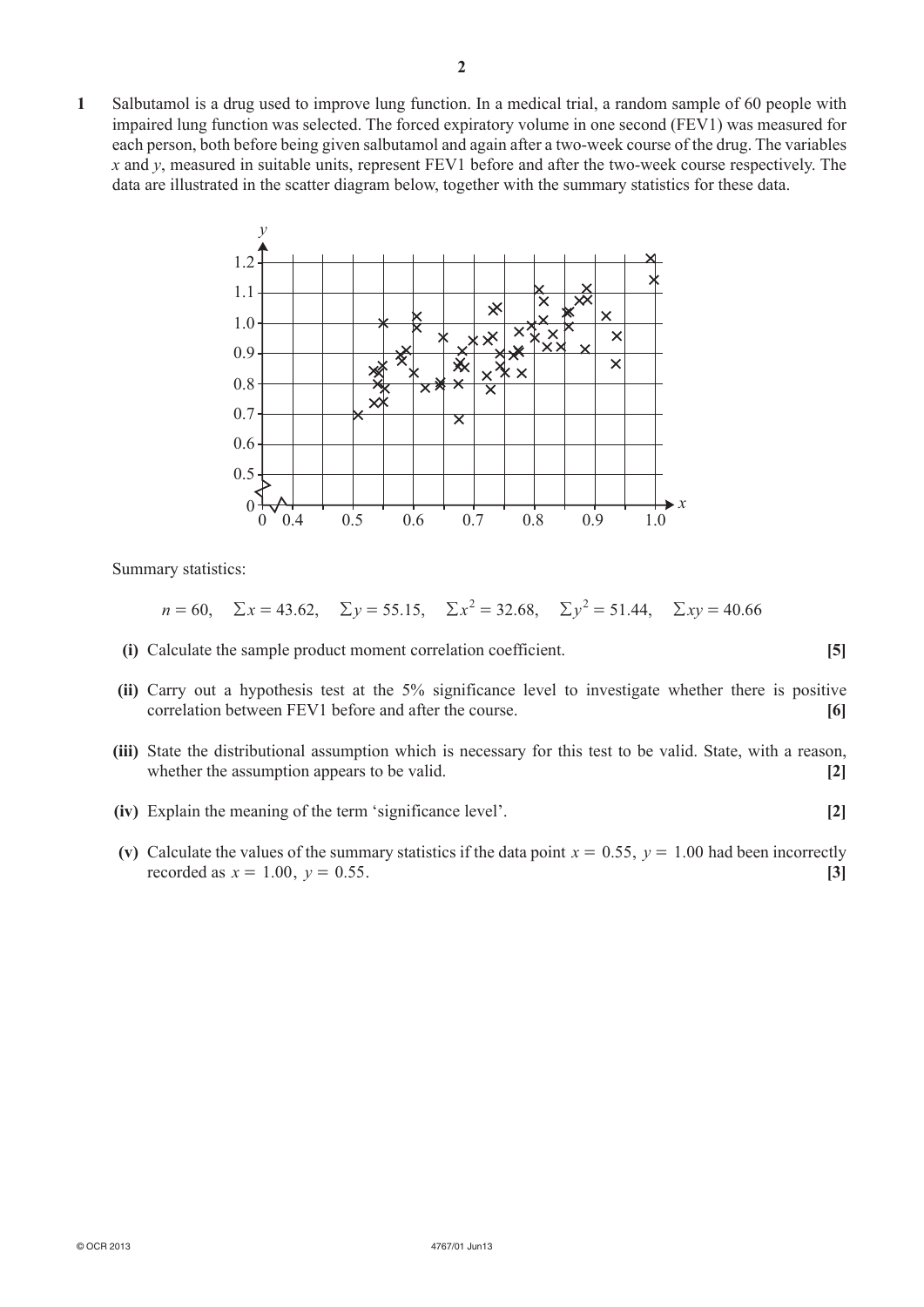- **2**  Suppose that 3% of the population of a large city have red hair.
	- **(i)** A random sample of 10 people from the city is selected. Find the probability that there is at least one person with red hair in this sample. **[2]**

A random sample of 60 people from the city is selected. The random variable *X* represents the number of people in this sample who have red hair.

- **(ii)** Explain why the distribution of *X* may be approximated by a Poisson distribution. Write down the mean of this Poisson distribution. **[3]**
- **(iii)**  Hence find
	- $(A)$  P( $X = 2$ ), **[2]**
	- $(B)$  P(*X* > 2).
- **(iv)** Discuss whether or not it would be appropriate to model *X* using a Normal approximating distribution. **[2]**

A random sample of 5000 people from the city is selected.

- **(v)**  State the exact distribution of the number of people with red hair in the sample. **[2]**
- **(vi)**  Use a suitable Normal approximating distribution to find the probability that there are at least 160 people with red hair in the sample. **[5]**
- **3**  The scores, *X*, in Paper 1 of an English examination have an underlying Normal distribution with mean 76 and standard deviation 12. The scores are reported as integer marks. So, for example, a score for which  $75.5 \le X \le 76.5$  is reported as 76 marks.
	- **(i)** Find the probability that a candidate's reported mark is 76. **[4]**
	- **(ii)** Find the probability that a candidate's reported mark is at least 80. **[3]**
	- **(iii)** Three candidates are chosen at random. Find the probability that exactly one of these three candidates' reported marks is at least 80. **[2]**

The proportion of candidates who receive an A\* grade (the highest grade) must not exceed 10% but should be as close as possible to 10%.

**(iv)** Find the lowest reported mark that should be awarded an A\* grade. **[5]** 

The scores in Paper 2 of the examination have an underlying Normal distribution with mean  $\mu$  and standard deviation 12.

**(v)** Given that 20% of candidates receive a reported mark of 50 or less, find the value of  $\mu$ . [4]